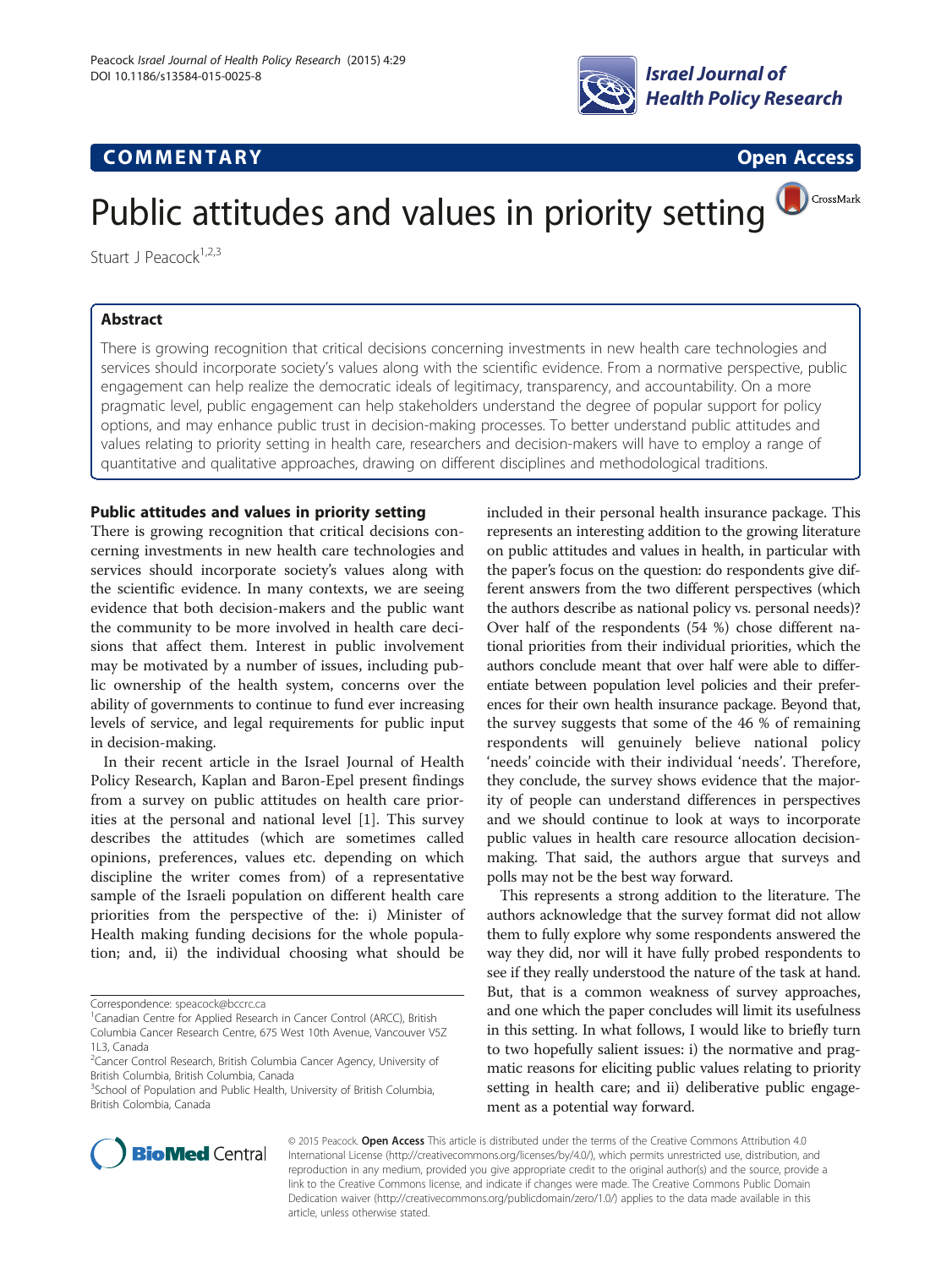Eliciting public and patient attitudes and values relating to the adoption of new health care interventions, and publishing information on the evidence that informs funding recommendations is part of a growing international agenda on public engagement and priority setting [\[2](#page-2-0)]. At its broadest, we can think of public engagement as including any activity that communicates decisions or involves the public in policy-forming activities [[3\]](#page-2-0). From a normative perspective, there is agreement among many stakeholders that public engagement is necessary to realize the democratic ideals of legitimacy, transparency, and accountability [\[4](#page-2-0), [5](#page-2-0)]. Furthermore, these ideals have been advanced as necessary for supporting fair and ethical health-care decision-making [\[6](#page-2-0)]. On a more pragmatic level, public engagement can help stakeholders understand the degree of popular support for policy options, and may enhance public trust in decision-making processes [\[2](#page-2-0)]. However, there is still a lack of practical guidance for integrating values from public engagement with other forms of evidence. Researchers investigating the use of public engagement alongside other evidentiary inputs have shown that public input has been unevenly sought and utilized [[7](#page-2-0)].

Given the growing importance of public engagement, a number of studies have examined the utilization of public input and other types of evidence in health care priority setting [[8, 9](#page-2-0), [10](#page-2-0)]. Public engagement methods in health care have traditionally employed one-way communicative or consultative flows of information [\[7](#page-2-0)]. One-way communication occurs where an institution provides information about a priority-setting decision. Feedback from the public is not an element of one-way engagement and there is no a priori mechanism to address public concerns should they arise [\[3](#page-2-0)]. One-way forms of public engagement include media advertisement and information provided on the internet. A consultative flow of information is where an institution elicits values from the public, but there exists no formal dialogue between the public and stakeholders [[3\]](#page-2-0). Consultative methods for public engagement include focus groups, attitudinal surveys, or opinion polls that elicit values using methods typically developed in economics, psychology or anthropology. These approaches are often 'one-off' exercises that stand-alone as measures of 'acceptability' or 'benefit' to the community.

In recent years, two-way deliberation engagement methods have received significant attention from both researchers and decision-makers [[7\]](#page-2-0). Deliberative public engagement can employ multiple in-person sessions where the public is presented with a variety of perspectives on a given policy topic. Such methods are gaining popularity because they provide an opportunity for the public to express informed judgments. This is pursued through a process that includes relaying traditional

scientific evidence in parallel with the public directly communicating their perspectives [[11, 12\]](#page-2-0). Deliberative methods are particularly useful in circumstances where decisions are complex and require informed debate to reach a decision that all parties can agree are reasonable [[2\]](#page-2-0). Equally deliberative methods can be used to emphasize the identification of points of persistent disagreement in participants' deliberations. This is intended to avoid premature and/or"shallow" consensus and is motivated by an understanding that in some instances differences in underlying values will make it impossible for individuals to agree on certain issues [\[13](#page-2-0)].

Deliberative public engagement has significant potential to inform health policy. In particular, the public can play the role of "value consultants" [[14\]](#page-2-0) by helping to define policy issues [[15\]](#page-2-0) and make value judgments related to the social and normative aspects of scientific or technical issues [\[16](#page-2-0)]. Empirical evidence has shown that the public can make coherent and sophisticated recommendations concerning values and health policy and can provide valuable knowledge for decision-makers [\[17](#page-2-0)–[19](#page-2-0)]. Public engagement enhances accountability, especially in government decision-making [\[20\]](#page-2-0) and has been argued to improve the legitimacy of decisions taken [[21](#page-2-0)]. Deliberative methods can also help to build consensus and resolve moral conflict by creating platforms for shared decisionmaking on key policy issues [\[22](#page-2-0)]. In this context, it can be argued that deliberative public engagement methods contribute to decisions that are more likely to be perceived by the public as legitimate, and thus acceptable.

Indeed, Israel has already provided a fertile ground for public engagement in priority setting. In their 2008 paper, Guttman et al. describe the Health Parliament public consultation initiative [\[23\]](#page-2-0). This was a large scale public consultation exercise with 132 participants taking place in several regions across the country over several months, yielding a number of recommendations for the Minister of Health and the Health Council. What then is the best way forward for Israel? The answer most likely lies in mixed methods using multidisciplinary approaches. Survey data, such as those provided by Kaplan and Baron-Epel provide much valuable data - especially quantitative data - that can be used to provide valuable insights into public attitudes and values. But, our understanding of what respondents were really thinking when answering questions can be limited. Qualitative methods provide us with approaches than can give us much richer data on respondents attitudes and values, but this in-depth understanding often means we can ask fewer priority setting questions of fewer people. Large scale public consultations are expensive and difficult to undertake in strained economic times. Perhaps what we might be thinking of as a complement to large surveys and consultations are smaller scale deliberative public engagement